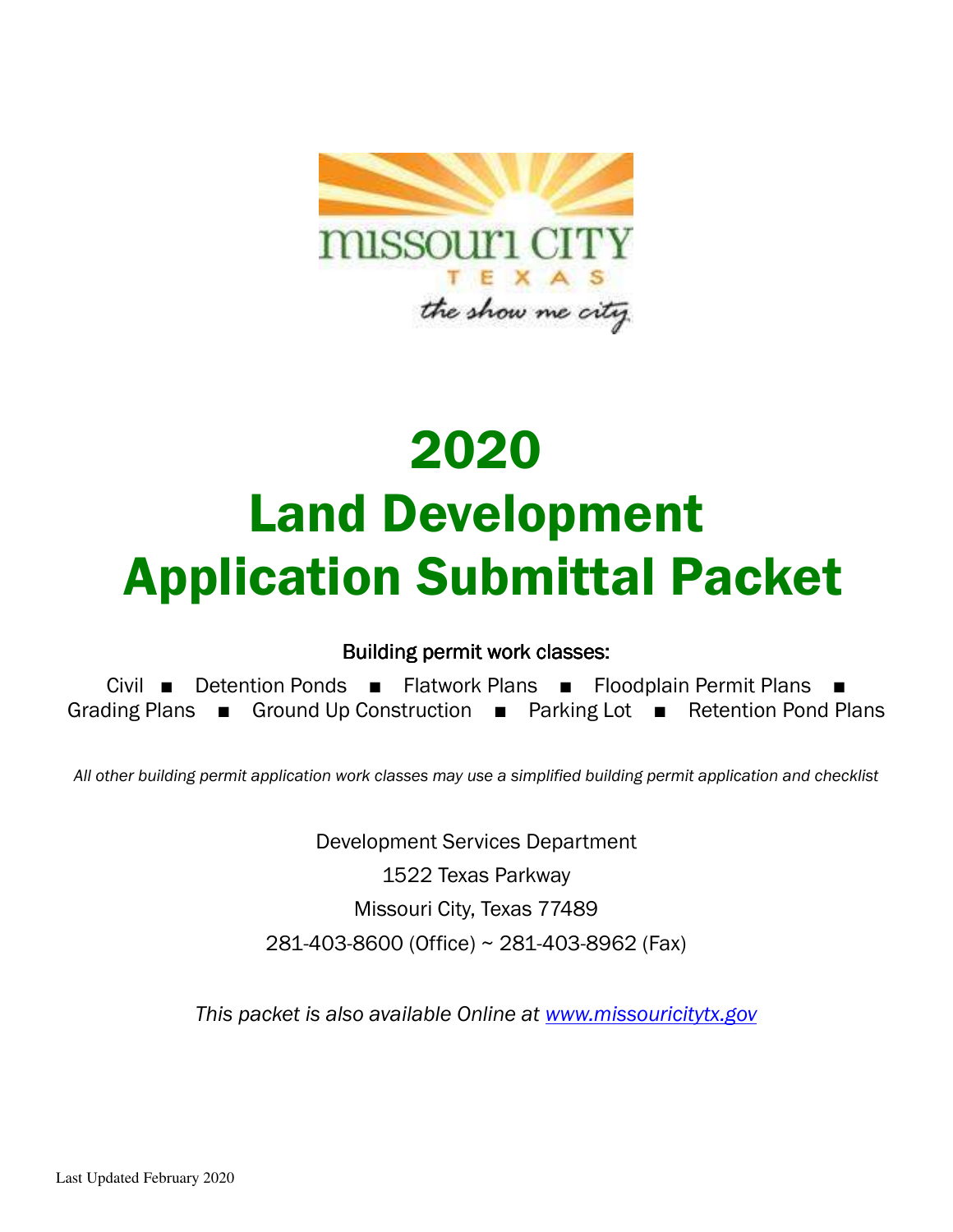

# TABLE OF CONTENTS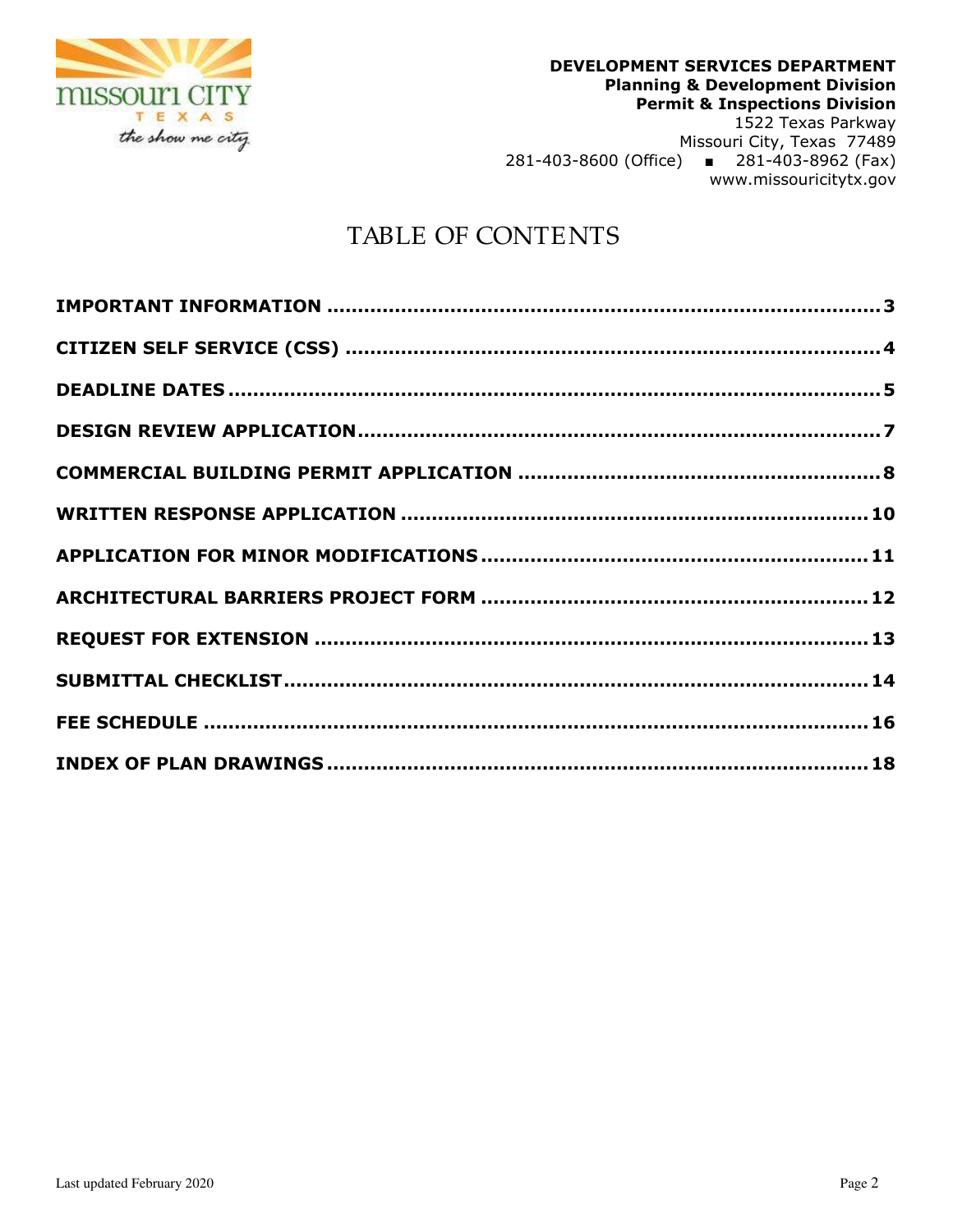

1522 Texas Parkway Missouri City, Texas 77489 281-403-8600 (Office) ■ 281-403-8962 (Fax) www.missouricitytx.gov

# IMPORTANT INFORMATION

### **PRELIMINARY APPLICATION CONFERENCE**

- 1. Prior to the submission of a land development application, applicants must schedule a meeting with staff to discuss the project.
- 2. A request for a meeting must be made in time for the meeting to be held at least 7 business days prior to the desired submission date.
- 3. To schedule, please contact a City Planner at (281) 403-8600.

#### **APPLICATION SUBMITTALS**

*(Refer to page 5-6 of this packet for deadline dates)* 

- 1. A completed application form, documents as indicated on the associated application checklist, and applicable fees, must be delivered by the applicant or applicant's agent and received in the Development Services Department on the submittal deadline date(s).
- 2. The city will not accept a land development application on a date other than a submittal deadline date.
- 3. An incomplete land development application will be disapproved.

### **APPLCIATION REVIEW**

- 1. An initial land development application, received by the city, will be acted on as described below within 30 calendar days following the submittal deadline date(s). A written response application will be acted on within 15 days following the submittal deadline date(s).
- 2. The status of an application and review comments, as available may be found using the City's online services. An applicant may also contact a Development Review Coordinator for information.
- 3. The City will take the following actions on an initial land development application: **approve**, **approve with conditions**, or **disapprove**.
- 4. If an initial application is **approved with conditions** or **disapproved**, a written response application may be submitted in accordance with application submittals.
- 5. The City will take the following actions on a written response application: **approve** or **disapprove**.
- 6. If a written response application is **disapproved**, a new application, documents, and new plan review fees must be submitted in accordance with application submittals.

#### **EXTENSIONS AND MODIFICATIONS**

- 1. An applicant may request an extension on the initial application review period if such request is received by the Development Services Department at least 10 days prior to the end of the calendar day period, if action has not already been taken.
- 2. Minor modifications to an application that has been filed must be received by the Development Services Department no later than 10 days prior the end of the 30 day period, if action has not already been taken. Major modifications will be disapproved.

#### **ONLINE SERVICES**

- 1. Citizen Self Service (CSS) may be used to locate application status; pay invoices; download review comments; upload responses; and schedule inspections. Please see **page 4** for CSS information.
- 2. Visit the City's website at www.missouricitytx.gov to find additional information regarding the development review, Planning and Permitting processes.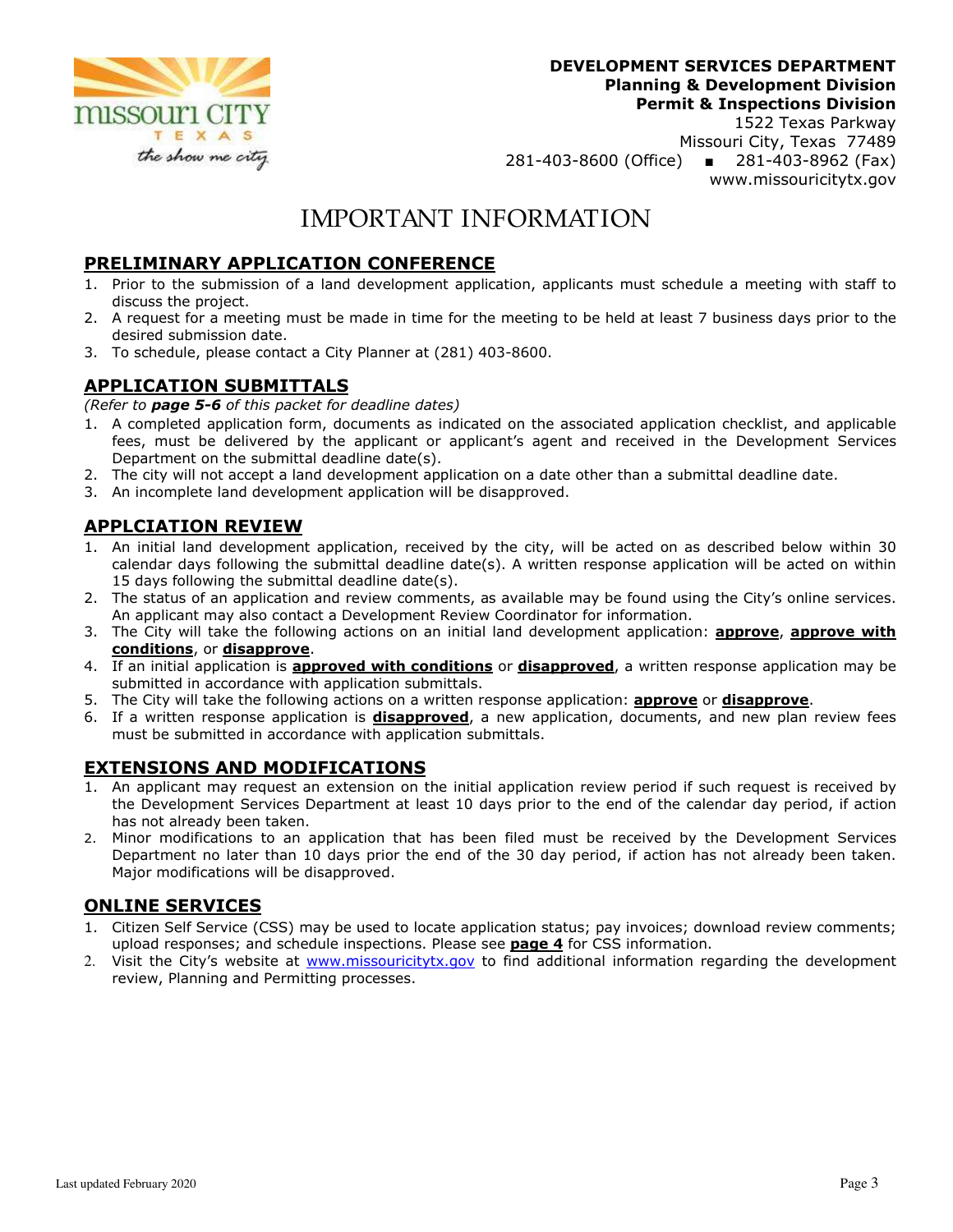1522 Texas Parkway

Missouri City, Texas 77489 281-403-8600 (Office) ■ 281-403-8962 (Fax) www.missouricitytx.gov

# CITIZEN SELF SERVICE (CSS)



**Citizen Self Service** (CSS) is the city's online development portal. The following services can be completed online:

- $v$  Apply for Plans & Permits (Not yet active)
- $v$  Review application details and statuses
- $v$  Pay invoices (Not yet active)
- $v$  Download review comments
- $v$  Upload documents and plans
- $v$  Request inspections

Additional features available through CSS include a map that can be used to locate development activity within the city and its extraterritorial jurisdiction (ETJ); as well as a calendar function which can include pertinent dates (i.e. – required meetings/public hearings; scheduled inspections) for projects.

An account, including a user name, full name, and email address must be created in order to utilize CSS. The information included in the account must match the contact information included on the applicable development application. The city will assign a Development Review Coordinator and/or the Planning Technician as the city's contact for each project.

For questions, concerns, or help using CSS, please contact the Planning & Development Division at planning@missouricitytx.gov.

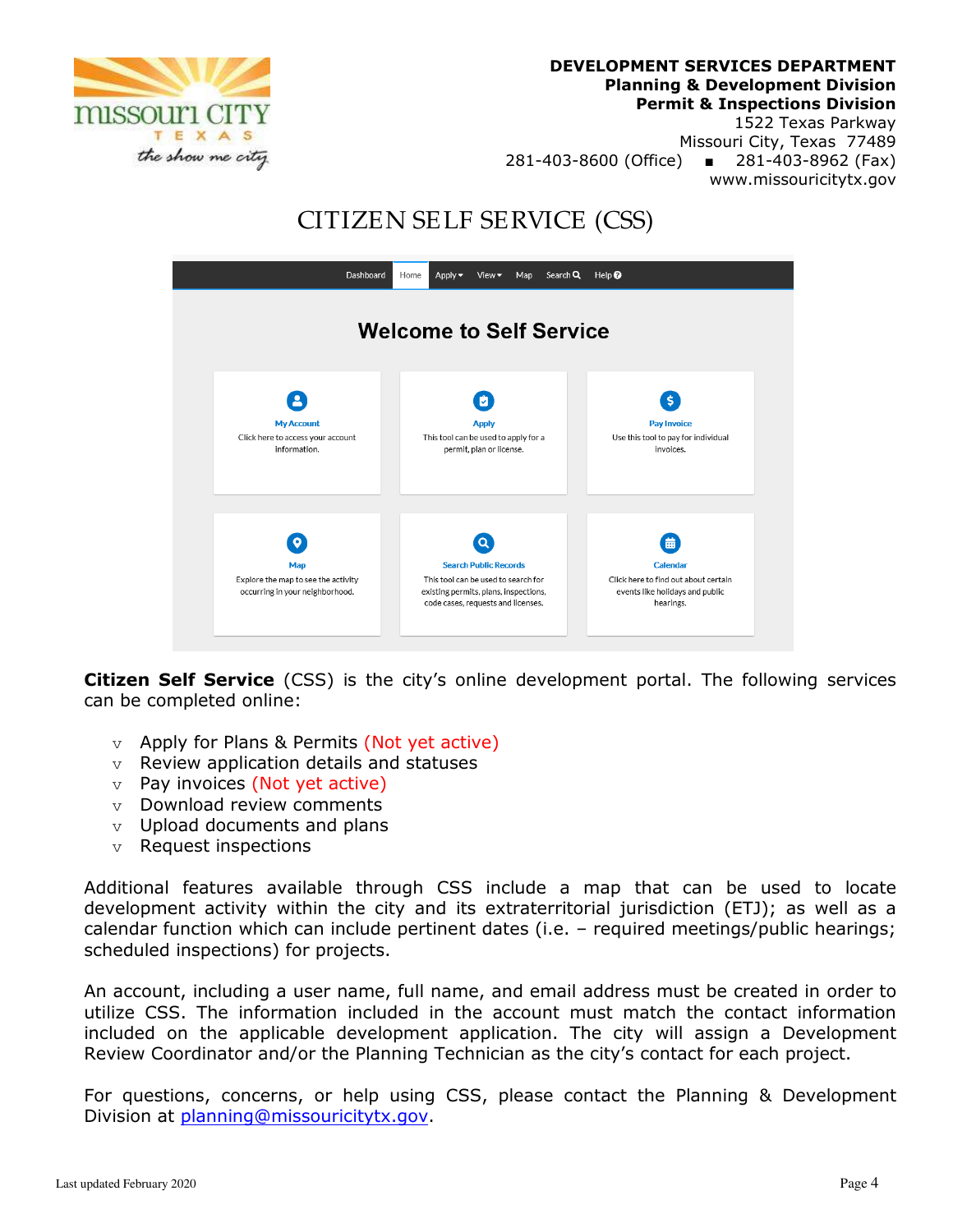

# DEADLINE DATES

| <b>SUBMITTAL DEADLINE DATE</b>                                                      | <b>APPLICATION REVIEW (Standard review cycle)</b><br><b>COMPLETENESS CHECK</b> |                                                              |                                                    | <b>REQUEST FOR AN EXTENSION</b><br>/ MINOR MODIFICATIONS |                                                               | <b>ABSOLUTE REVIEW DEADLINE</b>                          |  |
|-------------------------------------------------------------------------------------|--------------------------------------------------------------------------------|--------------------------------------------------------------|----------------------------------------------------|----------------------------------------------------------|---------------------------------------------------------------|----------------------------------------------------------|--|
| <b>INITIAL APPLICATIONS &amp;</b><br><b>WRITTEN RESPONSE</b><br><b>APPLCIATIONS</b> |                                                                                | <b>Initial applications only</b><br>(15 Business Day Period) | <b>Written Response</b><br>(7 Business Day Period) | <b>Initial applications only</b>                         | <b>Initial application only</b><br>(30 Calendar Day Deadline) | <b>Written Response</b><br>(15 Calendar Day<br>Deadline) |  |
| January 6, 2020                                                                     | January 7-9, 2020                                                              | January 10 - 27, 2020                                        | January 10-21, 2020                                | N/A                                                      | February 5, 2020                                              | January 21, 2020                                         |  |
| January 13, 2020                                                                    | January 14-16, 2020                                                            | January 17-February 7, 2020                                  | January 17-28, 2020                                | N/A                                                      | February 12, 2020                                             | January 28, 2020                                         |  |
| January 21, 2020                                                                    | January 22-24, 2020                                                            | January 27-February 14, 2020                                 | January 27-February 4, 2020                        | February 4, 2020                                         | February 20, 2020                                             | February 5, 2020                                         |  |
| January 27, 2020                                                                    | January 28-30, 2020                                                            | January 31-February 20, 2020                                 | January 31-February 10, 2020                       | February 14, 2020                                        | February 26, 2020                                             | February 11, 2020                                        |  |
| February 3, 2020                                                                    | February 4-7, 2020                                                             | February 10-28, 2020                                         | February 10-18, 2020                               | February 18, 2020                                        | March 4, 2020                                                 | February 18, 2020                                        |  |
| February 10, 2020                                                                   | February 11-14, 2020                                                           | February 17-March 6, 2020                                    | February 17-25, 2020                               | February 25, 2020                                        | March 11, 2020                                                | February 25, 2020                                        |  |
| February 17, 2020                                                                   | February 18-21, 2020                                                           | February 24-March 13, 2020                                   | February 24-March 3, 2020                          | March 3, 2020                                            | March 18, 2020                                                | March 3, 2020                                            |  |
| February 24, 2020                                                                   | February 25-28, 2020                                                           | March 2-20, 2020                                             | March 2-10, 2020                                   | March 10, 2020                                           | March 25, 2020                                                | March 10, 2020                                           |  |
| March 2, 2020                                                                       | March 3-6, 2020                                                                | March 9 - 27, 2020                                           | March 9-17, 2020                                   | March 17, 2020                                           | April 1, 2020                                                 | March 17, 2020                                           |  |
| March 9, 2020                                                                       | March 10-13, 2020                                                              | March 16-April 3, 2020                                       | March 16-24, 2020                                  | March 24, 2020                                           | April 8, 2020                                                 | March 24, 2020                                           |  |
| March 16, 2020                                                                      | March 17-20, 2020                                                              | March 23 - April 13, 2020                                    | March 23-31, 2020                                  | April 3, 2020                                            | April 15, 2020                                                | March 31, 2020                                           |  |
| March 23, 2020                                                                      | March 24-27, 2020                                                              | March 30 - April 20, 2020                                    | March 30-April 7, 2020                             | April 9, 2020                                            | April 22, 2020                                                | April 7, 2020                                            |  |
| March 30, 2020                                                                      | March 31-April 3, 2020                                                         | April 6-27, 2020                                             | April 6-14, 2020<br>(6 business day period)        | April 17, 2020                                           | April 29, 2020                                                | April 14, 2020                                           |  |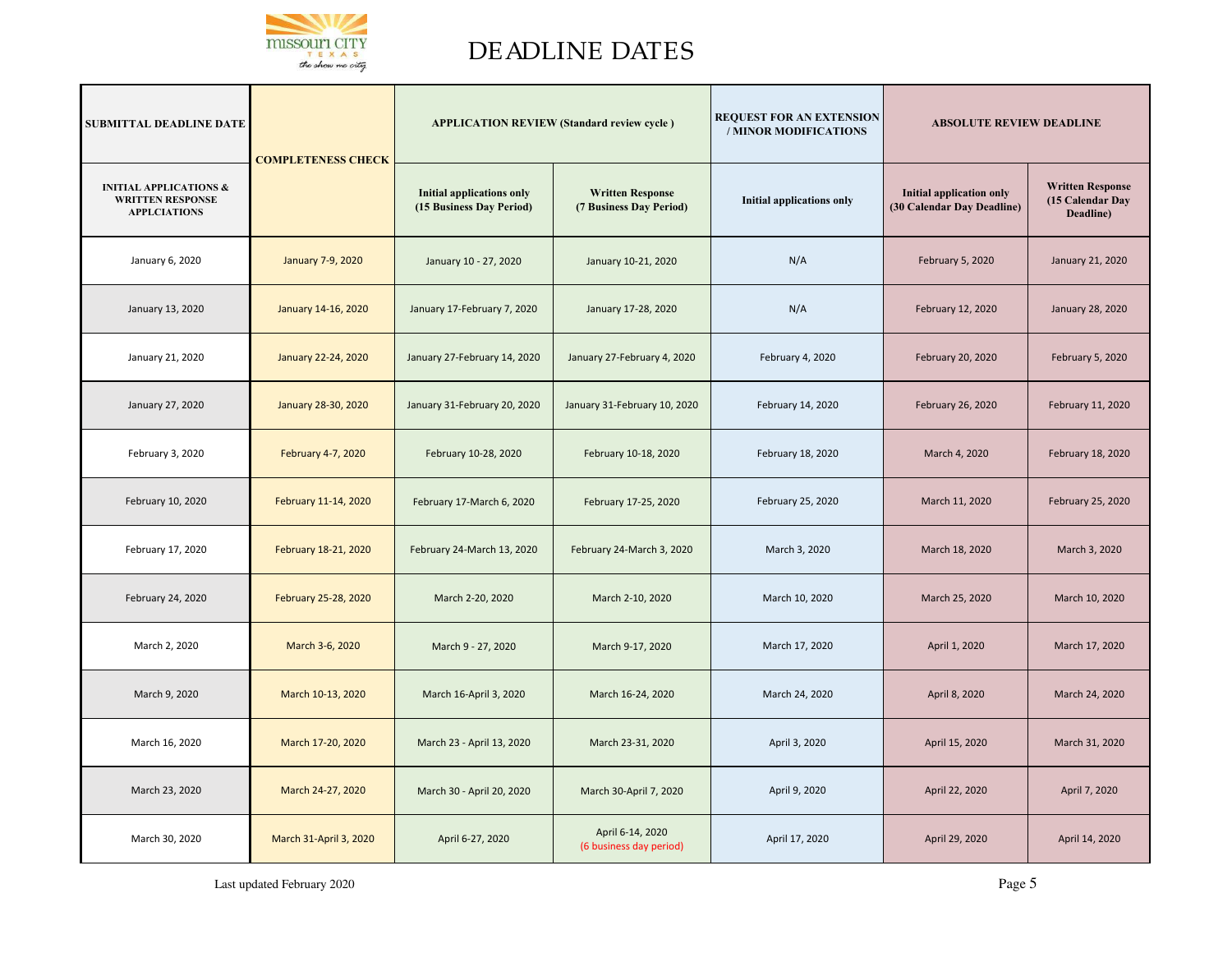

# DEADLINE DATES

| <b>SUBMITTAL DEADLINE DATE</b>                                                      | <b>COMPLETENESS CHECK</b> | <b>APPLICATION REVIEW (Standard review cycle)</b>            |                                                    | <b>REQUEST FOR AN EXTENSION</b><br>/ MINOR MODIFICATIONS | <b>ABSOLUTE REVIEW DEADLINE</b>                               |                                                          |
|-------------------------------------------------------------------------------------|---------------------------|--------------------------------------------------------------|----------------------------------------------------|----------------------------------------------------------|---------------------------------------------------------------|----------------------------------------------------------|
| <b>INITIAL APPLICATIONS &amp;</b><br><b>WRITTEN RESPONSE</b><br><b>APPLCIATIONS</b> |                           | <b>Initial applications only</b><br>(15 Business Day Period) | <b>Written Response</b><br>(7 Business Day Period) | Initial applications only                                | <b>Initial application only</b><br>(30 Calendar Day Deadline) | <b>Written Response</b><br>(15 Calendar Day<br>Deadline) |
| April 6, 2020                                                                       | April 7-9, 2020           | April 13-May 1, 2020                                         | April 13-21, 2020                                  | April 21, 2020                                           | May 6, 2020                                                   | April 21, 2020                                           |
| April 13, 2020                                                                      | April 14-17, 2020         | April 20-May 8, 2020                                         | April 20-28, 2020                                  | April 28, 2020                                           | May 13, 2020                                                  | April 28, 2020                                           |
| April 20, 2020                                                                      | April 21-24, 2020         | April 27-May 15, 2020                                        | April 27-May 5, 2020                               | May 5, 2020                                              | May 20, 2020                                                  | May 5, 2020                                              |
| April 27, 2020                                                                      | April 28-May 1, 2020      | May 4-22, 2020                                               | May 4-12, 2020                                     | May 12, 2020                                             | May 27, 2020                                                  | May 12, 2020                                             |
| May 4, 2020                                                                         | May 5-8, 2020             | May 11-June 1, 2020                                          | May 11-19, 2020                                    | May 22, 2020                                             | June 3, 2020                                                  | May 19, 2020                                             |
| May 11, 2020                                                                        | May 12-15, 2020           | May 18-June 8, 2020                                          | May 18-May 26, 2020<br>(6 business day review)     | May 29, 2020                                             | June 10, 2020                                                 | May 26, 2020                                             |
| May 18, 2020                                                                        | May 19-22, 2020           | May 26-June 15, 2020                                         | May 26-June 2, 2020<br>(6 business day review)     | June 5, 2020                                             | June 17, 2020                                                 | June 2, 2020                                             |
| May 26, 2020                                                                        | May 27-29, 2020           | June 1-June 19, 2020                                         | June 1-9, 2020                                     | June 9, 2020                                             | June 25, 2020                                                 | June 10, 2020                                            |

**NOTE:** Dates for the remainder of the year will be released by the end of April 2020. Application review periods reflect standard review timeframe only. Expedited reviews will be completed within 10 business days following the completeness check period.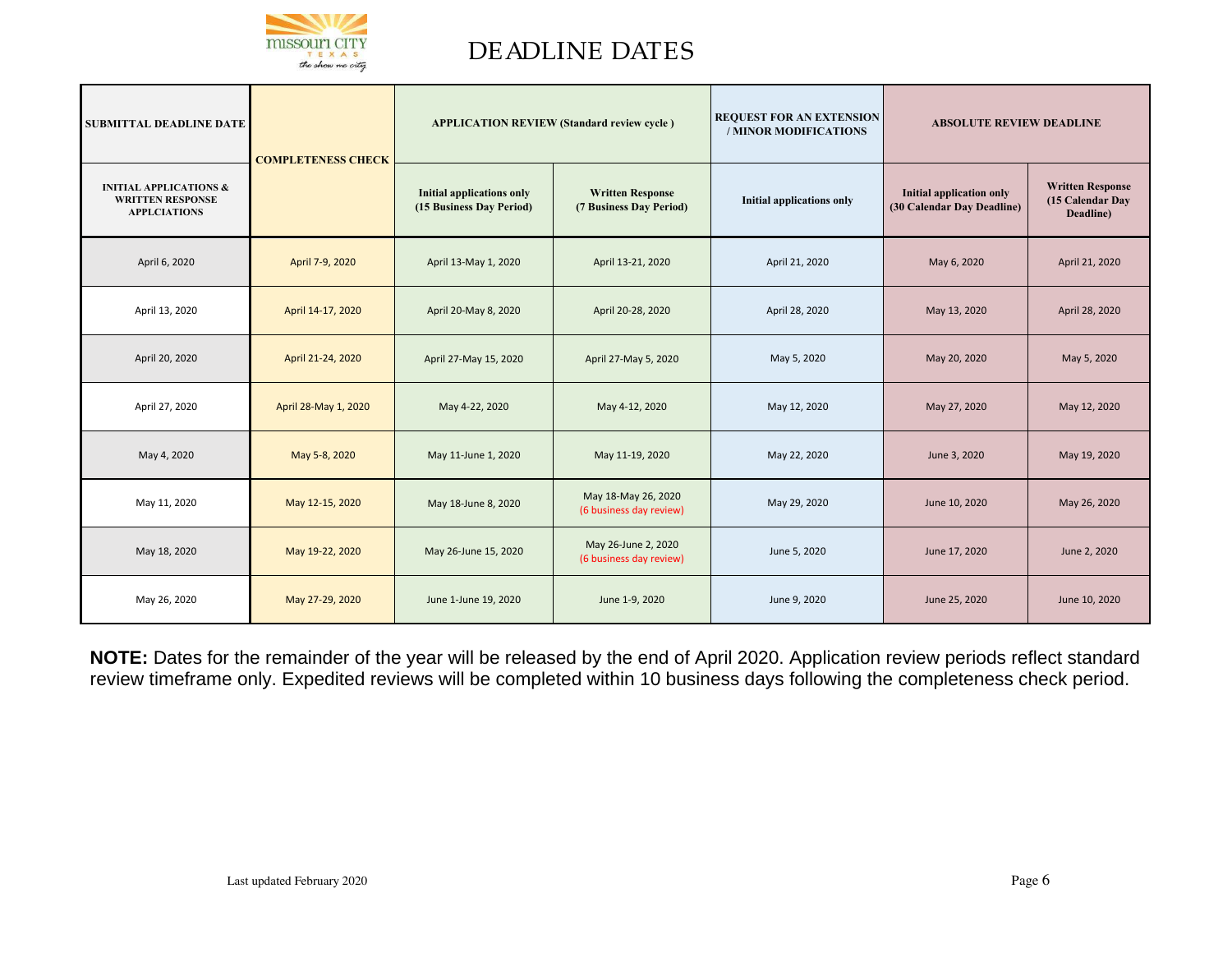

Missouri City, Texas 77489 281-403-8600 (Office) ■ 281-403-8962 (Fax) www.missouricitytx.gov

### DESIGN REVIEW APPLICATION

*NOTE: Architectural design standards are applied subject to Chapter 3000, Texas Local Government Code and Section 7A, Appendix A, City of Missouri City Zoning Ordinance. Regulations on the use or installation of a building product or material approved for use by a national model code published within the last three code cycles or a standard or aesthetic method that is more stringent than a standard established under the same national model code(s) shall not be enforced.* 

#### **TYPE OF APPLICATION:**

- **□** Initial Submission
- **□** Resubmission

#### **APPLICATION CHECKLIST:**

*Plans must be submitted at an engineering or architectural scale in electronic (PDF) and paper (24" x 36") formats. If submitted with a building permit applications, plans may be included in the permit plan set.* 

One of each of the following items must be included with this application:

- **□** Color elevations for all sides of the building –Indicating all exterior materials and their colors, by either calling the materials and colors out with arrows or in a legend. If more than one building is proposed, all sides of all buildings must be included.
- **□** Samples of all proposed exterior materials and colors Submitted on a board or loose. The name of the project, the type of material, the material's official name and the color's official name must be included.

| <b>Project Name:</b>                                                 |                             |  |
|----------------------------------------------------------------------|-----------------------------|--|
| <b>Project Address (REQUIRED):</b>                                   |                             |  |
| <b>Zoning District:</b>                                              | <b>Number of Buildings:</b> |  |
| Type of Use (i.e. - Multi-Family,<br><b>Commercial, Industrial):</b> |                             |  |
|                                                                      |                             |  |
| <b>Applicant's Name and Company:</b>                                 |                             |  |
| <b>Applicant's Email:</b>                                            |                             |  |
| <b>Applicant's Phone:</b>                                            |                             |  |
| <b>Owner's Name and Company:</b>                                     |                             |  |
| <b>Owner's Email:</b>                                                |                             |  |

**\_\_\_\_\_\_\_\_\_\_\_\_\_\_\_\_\_\_\_\_\_\_\_\_\_\_\_\_\_\_\_\_\_\_\_\_ \_\_\_\_\_\_\_\_\_\_\_\_\_\_\_\_\_\_\_\_\_\_\_\_\_\_\_\_\_\_\_\_\_\_\_\_\_ Applicant Signature Community Community Community Property Community Date Submitted** 

**\_\_\_\_\_\_\_\_\_\_\_\_\_\_\_\_\_\_\_\_\_\_\_\_\_\_\_\_\_\_\_\_\_\_\_\_\_\_\_\_ \_\_\_\_\_\_\_\_\_\_\_\_\_\_\_\_\_\_\_\_\_\_\_\_\_\_\_\_\_\_\_\_\_\_\_\_\_\_\_\_\_\_ Application Number (filled out by City Staff) Total Amount Paid**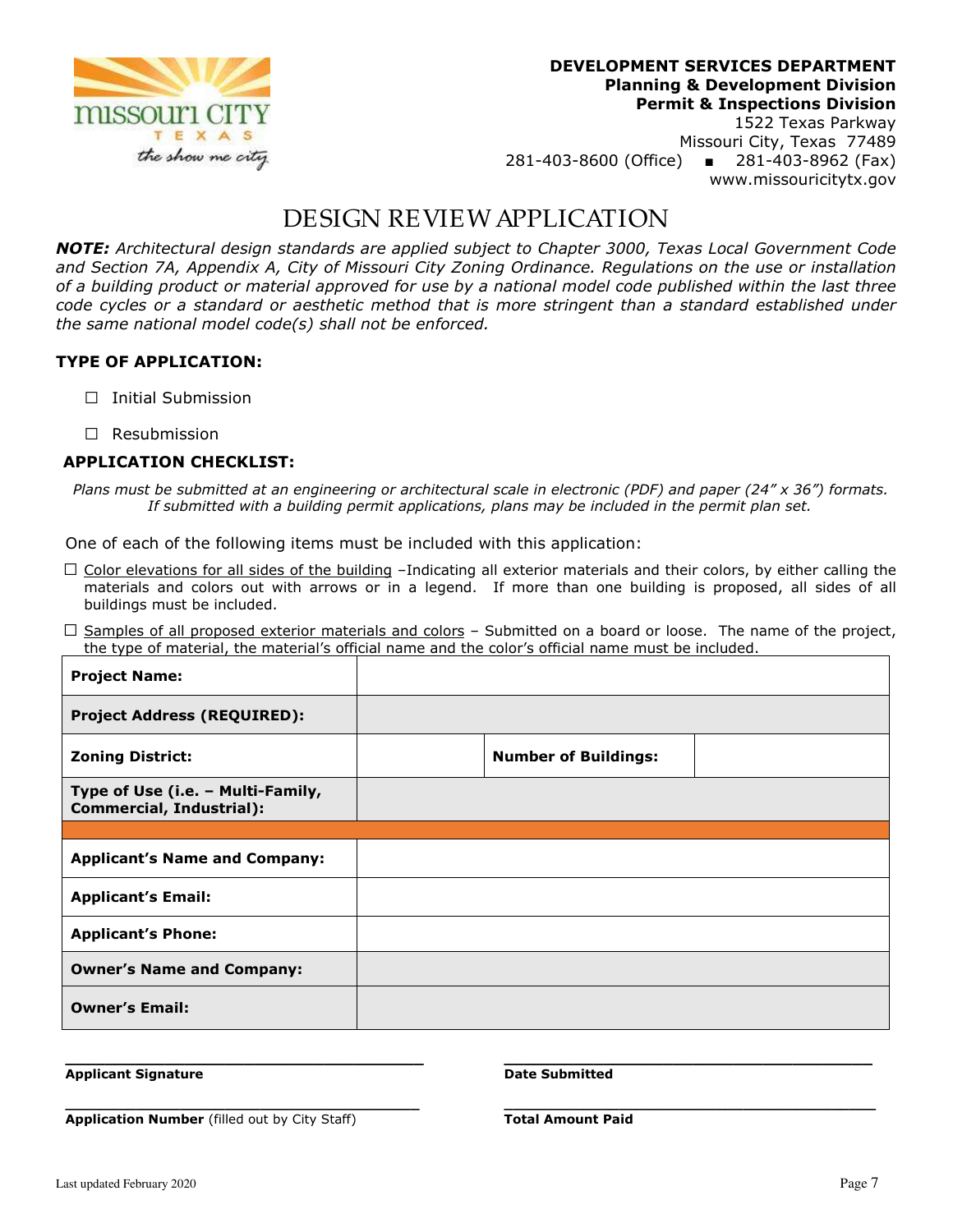

1522 Texas Parkway Missouri City, Texas 77489 281-403-8600 (Office) ■ 281-403-8962 (Fax) www.missouricitytx.gov

### COMMERCIAL BUILDING PERMIT APPLICATION

All fields must be completed

*NOTE: Buildings and Building Regulations are subject to Chapter 3000, Texas Local Government Code and applicable sections of the City of Missouri City Code of Ordinances. Regulations on the use or installation of a building product or material approved for use by a national model code published within the last three code cycles or a standard or aesthetic method that is more stringent than a standard established under the same national model code(s) shall not be enforced.* 

*The currently adopted national codes include: International Building Code 2015; International Fire Code 2015; International Mechanical Code 2015; International Plumbing Code 2015; International Energy Code 2015; International Fuel Gas Code 2015; National Electrical Code 2014 and adopted amendments.* 

| Planning Division at (281-403-8541):                                                                                 | 1. JOB ADDRESS (An assigned address is required to process this application. If address is unknown, contact |
|----------------------------------------------------------------------------------------------------------------------|-------------------------------------------------------------------------------------------------------------|
| 2. RECORDED PLAT NAME - INCLUDE LOT(S) / RESERVE(S):                                                                 | <b>SUBDIVISION / SHOPPING CENTER:</b>                                                                       |
| 3. OCCUPANT NAME (RESPONSIBLE INDIVIDUAL AND COMPANY NAME):                                                          |                                                                                                             |
| <b>PHONE:</b>                                                                                                        | <b>EMAIL:</b>                                                                                               |
| 4. PROPERTY OR BUILDING OWNER(COMPANY NAME):                                                                         |                                                                                                             |
| <b>PHONE:</b><br><b>EMAIL:</b>                                                                                       |                                                                                                             |
| 5. DESIGN PROFFESSIONAL NAME (RESPONSIBLE INDIVIDUAL AND COMPANY NAME):                                              |                                                                                                             |
| <b>PHONE:</b>                                                                                                        | <b>EMAIL:</b>                                                                                               |
| 6. EXISTING USE OF BUILDING/SITE:                                                                                    |                                                                                                             |
| 7. PROPOSED USE OF BUILDING/SITE:                                                                                    |                                                                                                             |
| 8. DESCRIBE TYPE OF WORK YOU ARE PERFORMING:                                                                         |                                                                                                             |
|                                                                                                                      |                                                                                                             |
| 9. WORK CLASS:<br>electrical, mechanical, plumbing, heating, or ventilating.                                         | NOTE: Separate permits are required for driveway, driveway approaches, public walks, ramps, signs, fire,    |
| ()<br><b>CIVIL ONLY</b>                                                                                              | <b>GRADING ONLY</b>                                                                                         |
| DETENTION/RETENTION POND ONLY                                                                                        | <b>GROUND UP CONSTRUCTION</b>                                                                               |
|                                                                                                                      | <b>PARKING LOT ONLY</b>                                                                                     |
| The corresponding checklist for the work class marked above must be completed and returned with this<br>application. |                                                                                                             |
| governing this type of work will be complied with whether specified herein or not.                                   | 10. I hereby certify that the above information is true and correct. All provisions of laws and ordinances  |
|                                                                                                                      |                                                                                                             |
| Applicant Printed Name                                                                                               | Signature<br>Date                                                                                           |
|                                                                                                                      |                                                                                                             |
|                                                                                                                      |                                                                                                             |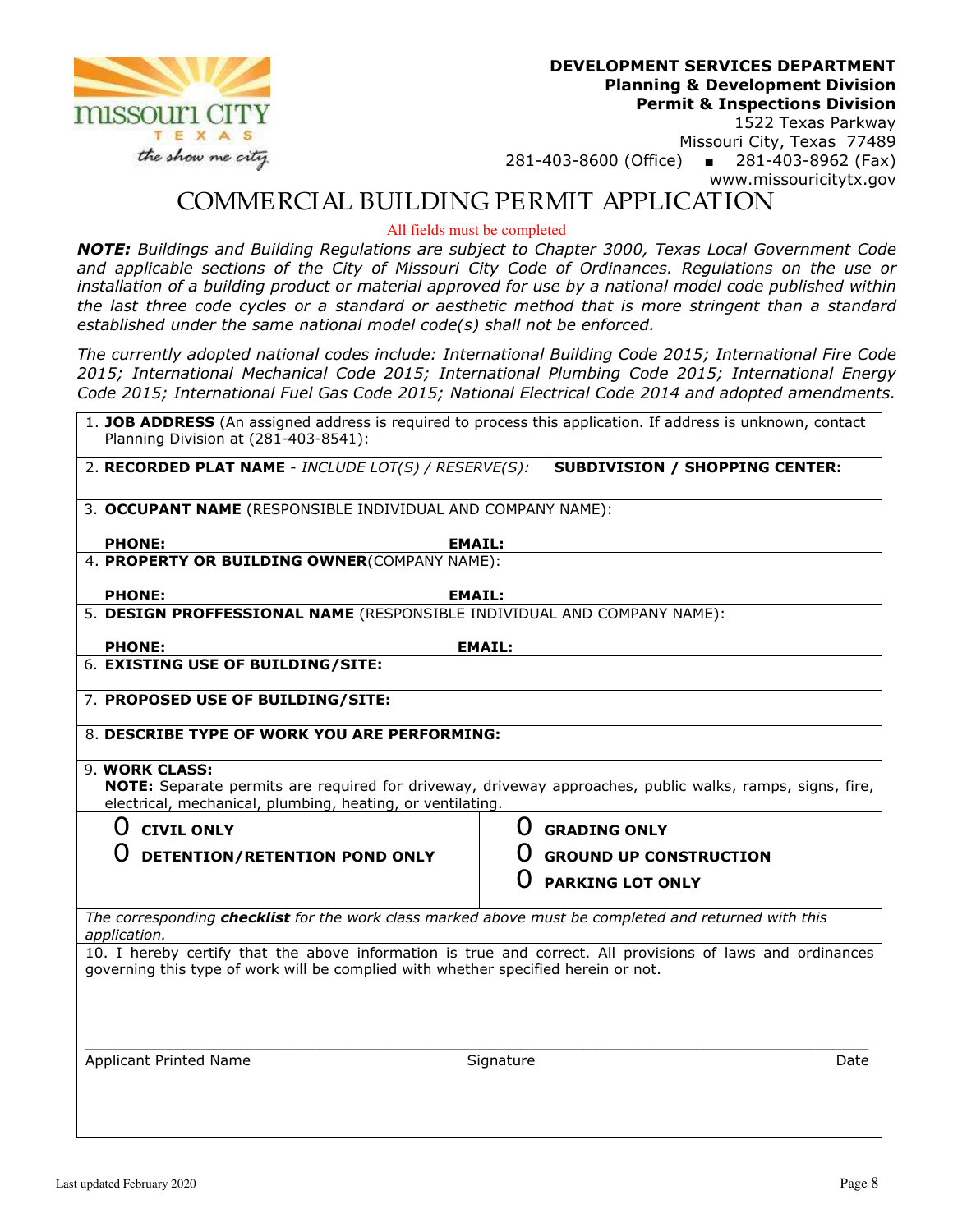

1522 Texas Parkway Missouri City, Texas 77489 281-403-8600 (Office) ■ 281-403-8962 (Fax) www.missouricitytx.gov

11. **JOB ADDRESS**: (An assigned address is required to process this application. If address is unknown, contact Planning Division at 281-403-8541).

#### 12. **TEXAS DEPARTMENT OF LICENSING AND REGULATION (TDLR) PROJECT NUMBER:**

This is required for all non-residential projects that exceed \$50,000.00 in valuation cost. A project number will be assigned to the project and must be provided to the City on this application for acceptance of plans. To register call (512) 463-7357.

#### **TDLR NUMBER:**

| 13. ZONING USE DISTRICT: |                            |                                                 | 14. TOTAL VALUATION OF WORK:                                             | <b>15. FLOOD ZONE:</b>                                                                                |  |
|--------------------------|----------------------------|-------------------------------------------------|--------------------------------------------------------------------------|-------------------------------------------------------------------------------------------------------|--|
|                          |                            |                                                 |                                                                          |                                                                                                       |  |
| 16. BUILDING DETAILS:    |                            |                                                 | 17. SPECIAL CONDITIONS:<br>Within this proposed Occupancy, are there any |                                                                                                       |  |
| Construction<br>Type:    | Occupancy<br>Group:        | Occupancy<br>Load:                              |                                                                          | products provided for human consumption:                                                              |  |
|                          |                            |                                                 | O YES                                                                    |                                                                                                       |  |
|                          | Number of Stories:         |                                                 | If yes, describe:                                                        |                                                                                                       |  |
|                          | Square feet of each floor: |                                                 |                                                                          |                                                                                                       |  |
|                          | $1st$ :                    |                                                 | O no                                                                     |                                                                                                       |  |
|                          | $2nd$ :                    |                                                 |                                                                          | 18. HOMEOWNERS/PROPERTY OWNERS                                                                        |  |
|                          | $3rd_1$                    |                                                 | <b>ASSOCIATION:</b>                                                      |                                                                                                       |  |
|                          | Add'l Floors               |                                                 |                                                                          | Is the location subject to a Homeowners Association<br>(HOA) or a Property Owners Associations (POA): |  |
| Total Bldg (SF):         |                            |                                                 |                                                                          |                                                                                                       |  |
|                          |                            |                                                 | O yes                                                                    |                                                                                                       |  |
|                          |                            | (State N/A to those sections that do not apply) | O NO                                                                     |                                                                                                       |  |

19. **EXPEDITED REVIEW:** To enhance customer service expedited review options are offered at an additional rate. Please see the **fee schedule** for available expedited reviews. Expedited plan reviews are guaranteed to be completed within 10 business days following the quality control period. Please indicate if an expedited review is requested:

#### O NO

20. I hereby certify that I have read and examined this application and know the same to be true and correct. All Provisions of laws and ordinances governing this type of work will be complied with whether specified herein or not.

\_\_\_\_\_\_\_\_\_\_\_\_\_\_\_\_\_\_\_\_\_\_\_\_\_\_\_\_\_\_\_\_\_\_\_\_\_\_\_\_\_\_\_\_\_\_\_\_\_\_\_\_\_\_\_\_\_\_\_\_\_\_\_\_\_\_\_\_\_\_\_\_\_\_\_\_\_\_\_\_\_\_\_\_\_\_\_\_

Date:

\_\_\_\_\_\_\_\_\_\_\_\_\_\_\_\_\_\_\_\_\_\_\_\_\_\_\_\_\_\_\_\_\_\_\_\_\_\_\_\_\_\_\_\_\_\_\_\_\_\_\_\_\_\_\_\_\_\_\_\_\_\_\_\_\_\_\_\_\_\_\_\_\_\_\_\_\_\_\_\_\_\_\_\_\_\_\_\_ Printed Name Signature

Company

\_\_\_\_\_\_\_\_\_\_\_\_\_\_\_\_\_\_\_\_\_\_\_\_\_\_\_\_\_\_\_\_\_\_\_\_\_\_\_\_\_\_\_\_\_\_\_\_\_\_\_\_\_\_\_\_\_\_\_\_\_\_\_\_\_\_\_\_\_\_\_\_\_\_\_\_\_\_\_\_\_\_\_\_\_\_\_\_ Phone Fax **Fax Executive Contract Contract Contract Contract Contract Contract Contract Contract Contract Contract Contract Contract Contract Contract Contract Contract Contract Contract Contract Contract Contract Contract** 

\_\_\_\_\_\_\_\_\_\_\_\_\_\_\_\_\_\_\_\_\_\_\_\_\_\_\_\_\_\_\_\_\_\_\_\_\_\_\_\_\_\_\_\_\_\_\_\_\_\_\_\_\_\_\_\_\_\_\_\_\_\_\_\_\_\_\_\_\_\_\_\_\_\_\_\_\_\_\_\_\_\_\_\_\_\_\_\_ E-Mail Address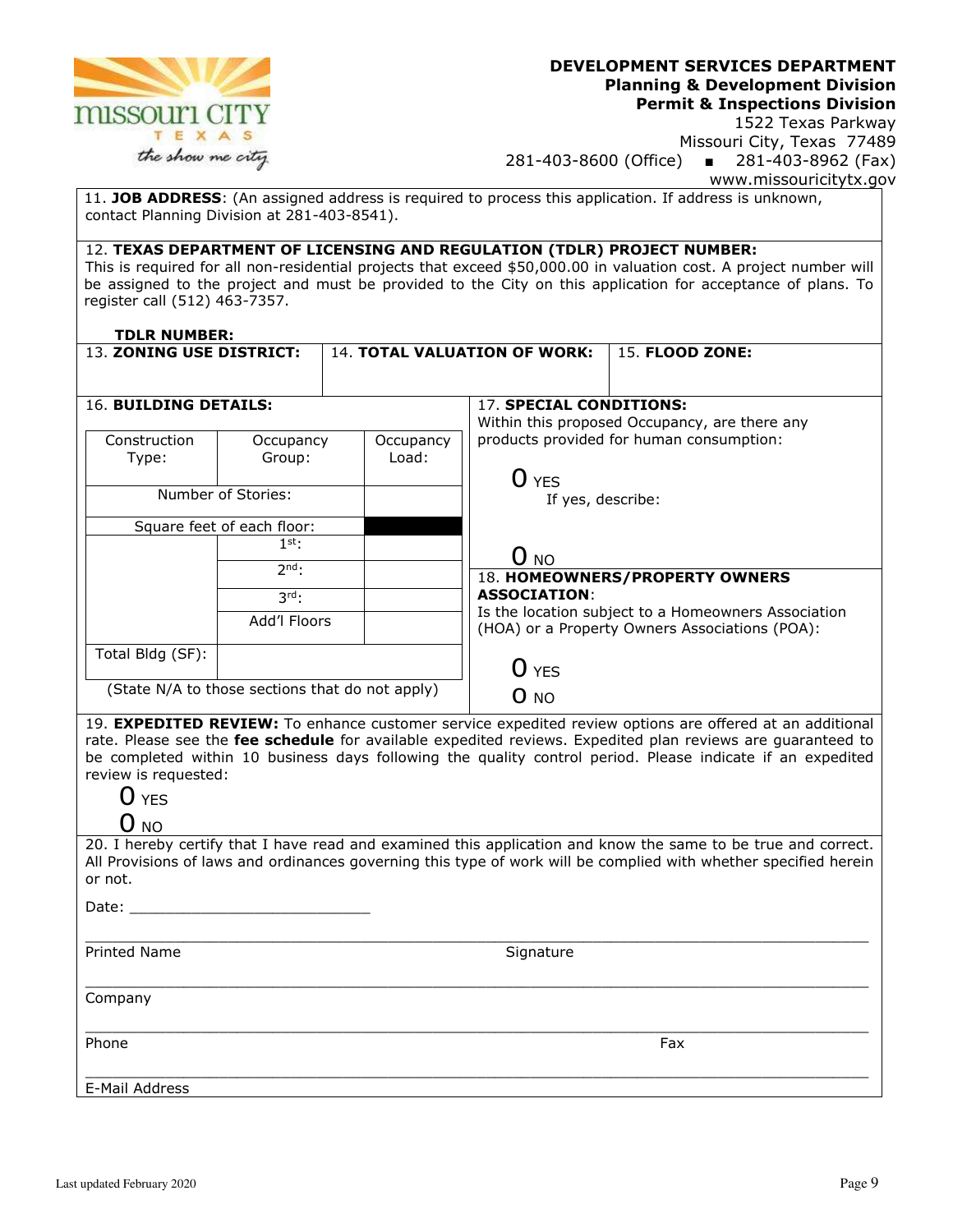

Missouri City, Texas 77489 281-403-8600 (Office) ■ 281-403-8962 (Fax) www.missouricitytx.gov

### WRITTEN RESPONSE APPLICATION

*An applicant may submit a written response to a land development application that has been Approved with Conditions or Disapproved after the initial action on the application. A written response application must address each condition of approval or each reason for disapproval. Failure to adequately address each condition may result in the disapproval of the application.* 

| 1. OCCUPANT NAME:                                                                                                                                                                                                                           |
|---------------------------------------------------------------------------------------------------------------------------------------------------------------------------------------------------------------------------------------------|
| 2. JOB ADDRESS:                                                                                                                                                                                                                             |
| 3. DATE OF INITIAL PLAN APPLICATION APPROVAL WITH CONDITIONS OR DISAPPROVAL:                                                                                                                                                                |
| <b>4. PERMIT APPLICATION NUMBER:</b>                                                                                                                                                                                                        |
| 5. DESIGN PROFFESSIONAL NAME (RESPONSIBLE INDIVIDUAL AND COMPANY NAME):                                                                                                                                                                     |
| 6. ATTACH A RESPONSE FOR EACH CONDITION OF APPROVAL OR REASON FOR DISAPPROVAL                                                                                                                                                               |
| 7. I hereby certify that I have read and examined this application and know the same to be true and<br>correct. All provisions of laws and ordinances governing this type of work will be complied with<br>whether specified herein or not. |
|                                                                                                                                                                                                                                             |
| <b>Printed Name</b>                                                                                                                                                                                                                         |
| Signature of Applicant                                                                                                                                                                                                                      |
| Company                                                                                                                                                                                                                                     |
| Phone                                                                                                                                                                                                                                       |
| E-Mail Address                                                                                                                                                                                                                              |
| Fax Number                                                                                                                                                                                                                                  |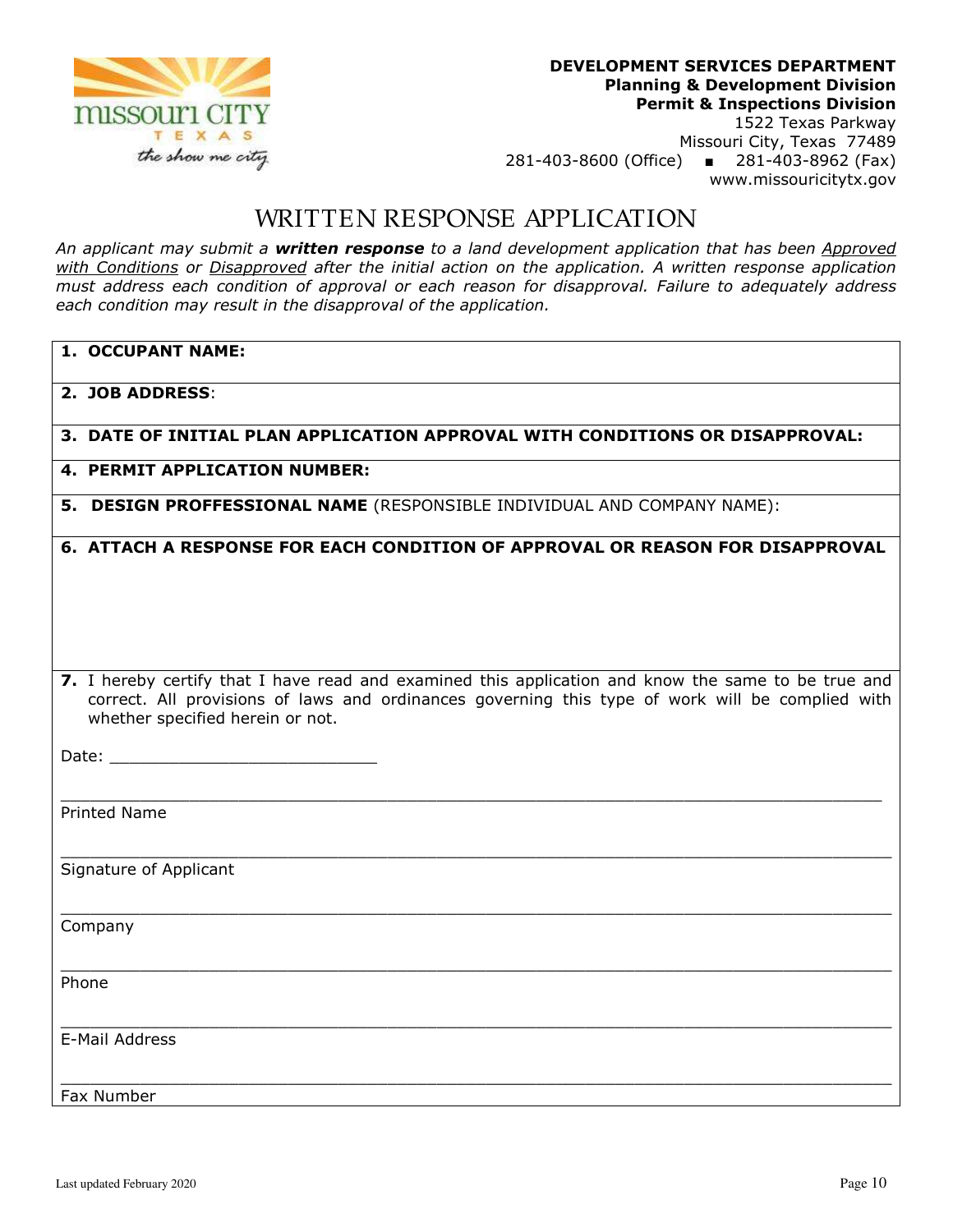

Missouri City, Texas 77489 281-403-8600 (Office) ■ 281-403-8962 (Fax) www.missouricitytx.gov

### APPLICATION FOR MINOR MODIFICATIONS

*A Minor Modification means an enhancement, refinement, or clarification to a plan application that does not materially impact the application. A minor modification includes, but is not limited to, a change that results in a net increase or decrease of less than 10% in a quantifiable category including utility capacity requirement; does not require an amendment to a posted notice; results in an adjustment in the alignment of easements and rights-of-way of less than 1,000 linear feet in any direction; and results in an adjustment in a designated use that does not change the overall use applied for in the application.* 

*Minor Modifications must be accompanied by a completed application checklist, associated documents and applicable fee.* 

*A major modification to a plan application after its submission shall be disapproved. An applicant may request a minor modification to a plan application following its submission not later than 10 days prior to the absolute review deadline date.* 

*Each revision of the plan shall bear a new date.* 

|  | 1. OCCUPANT NAME: |
|--|-------------------|
|--|-------------------|

- **2. JOB ADDRESS**:
- **3. PERMIT APPLICATION NUMBER:**
- **4. DESIGN PROFFESSIONAL NAME** (Responsible individual and company name):
- **5. SUMMARY DESCRIPTION OF REQUESTED MODIFICATION** *(If submitting in response to quality check comments, please attach a copy of the report and provide a description of the changes made or materials submitted)***:**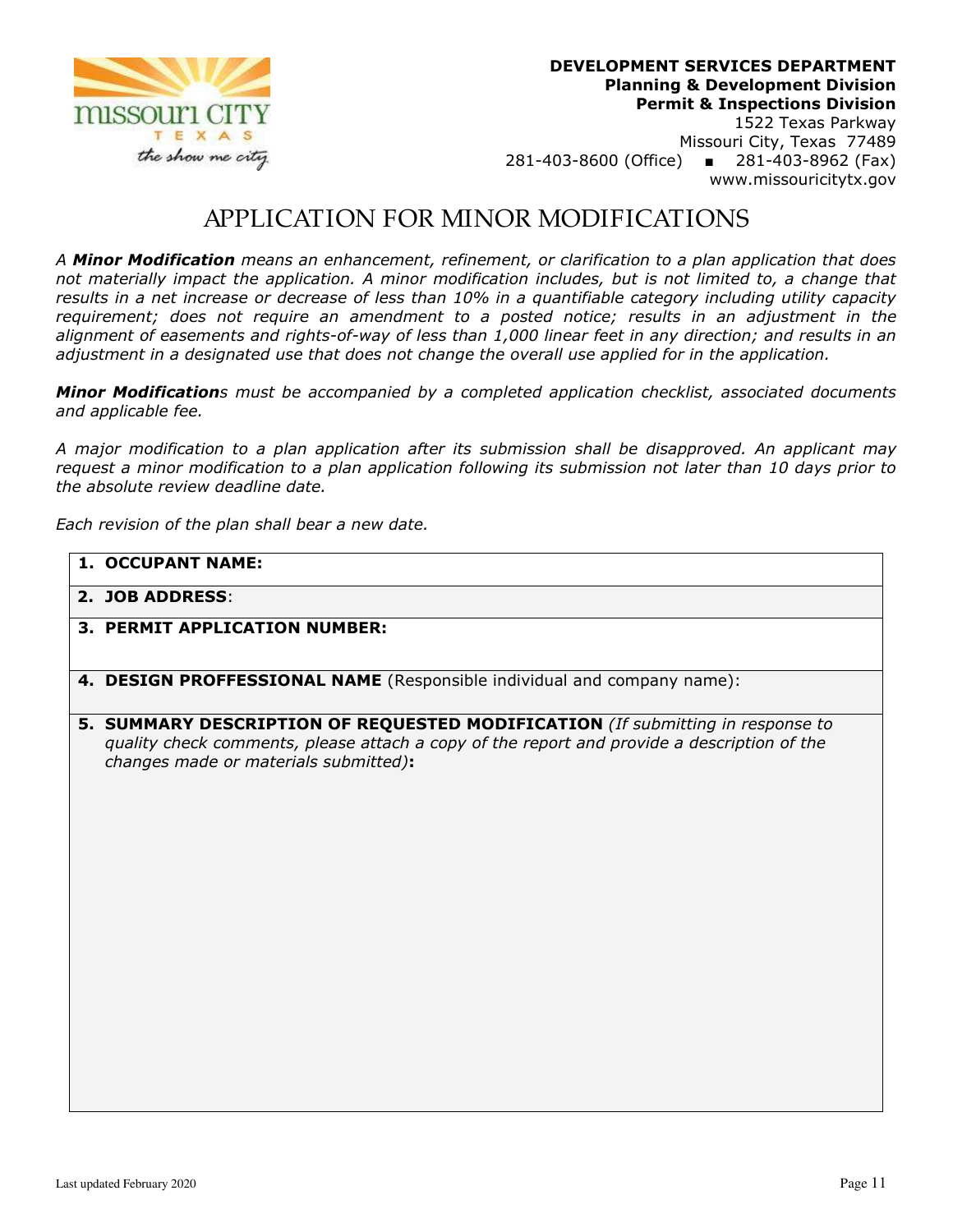

1522 Texas Parkway Missouri City, Texas 77489 281-403-8600 (Office) ■ 281-403-8962 (Fax) www.missouricitytx.gov

# ARCHITECTURAL BARRIERS PROJECT FORM

For questions about this form, please contact the TDLR at 1-800-803-9202.

# **PROJECT ADDRESS: OWNER: CONTRACTOR: □** This project involves public funds, public land, or is a state lease. **□** This project is privately funded, on private land for private use. **BUILDING/FACILITY OWNER (NOT TENANT):**  MAILING ADDRESS **PHONE:**

All plans and specifications for construction or for substantial renovation, modification, or alteration of a building or facility that has as estimate construction cost of \$50,000 or more and that is subject to the provisions of the Texas Civil Statues, Article 9102 shall be submitted to the Texas Department of Licensing and Regulation (TDLR) for review and approval. The information below must be submitted to the City of Missouri City Permits & Inspections Division prior to issuance of building permit.

Buildings or facilities that have an estimate construction cost of less than \$50,000 require no submittal to TDLR, but require 100% compliance with TDLR.

Signature Date Date of the Date of the Date of the Date of the Date of the Date of the Date of the Date of the

**BUILDING/FACILITY OWNER (NOT TENANT):** 

MAILING ADDRESS **PHONE:** 

\_\_\_\_\_\_\_\_\_\_\_\_\_\_\_\_\_\_\_\_\_\_\_\_\_\_\_\_\_\_\_\_\_\_\_\_\_\_\_\_\_\_\_\_\_\_\_\_\_\_\_\_\_\_\_\_\_\_\_\_\_\_\_\_\_\_\_\_\_\_\_\_\_\_\_\_\_

□ Construction documents have been submitted to the Texas Department of Licensing and Regulation.

Project #:

| $\Box$ Construction documents have been submitted to the following contact provider. |  |  |  |  |
|--------------------------------------------------------------------------------------|--|--|--|--|

Name RAS # Date

**□** I hereby notify the Texas Department of Licensing and Regulation of the described project and of my intent to perform, or cause to be performed, all services necessary to design said project in accordance with the provisions of Article 9102, Texas Civil Statutes. I certify that I am the owner/contractor/registered design professional with overall responsibility for the design of the project and whose seal is affixed to the construction documents.

 $\overline{\phantom{a}}$  , and the set of the set of the set of the set of the set of the set of the set of the set of the set of the set of the set of the set of the set of the set of the set of the set of the set of the set of the s

\_\_\_\_\_\_\_\_\_\_\_\_\_\_\_\_\_\_\_\_\_\_\_\_\_\_\_\_\_\_\_\_\_\_\_\_\_\_\_\_\_\_\_\_\_\_\_\_\_\_\_\_\_\_\_\_\_\_\_\_\_\_\_\_\_\_\_\_\_\_\_\_\_\_\_\_\_\_

 $\overline{\phantom{a}}$  , and the set of the set of the set of the set of the set of the set of the set of the set of the set of the set of the set of the set of the set of the set of the set of the set of the set of the set of the s

Signature Title

Email address Date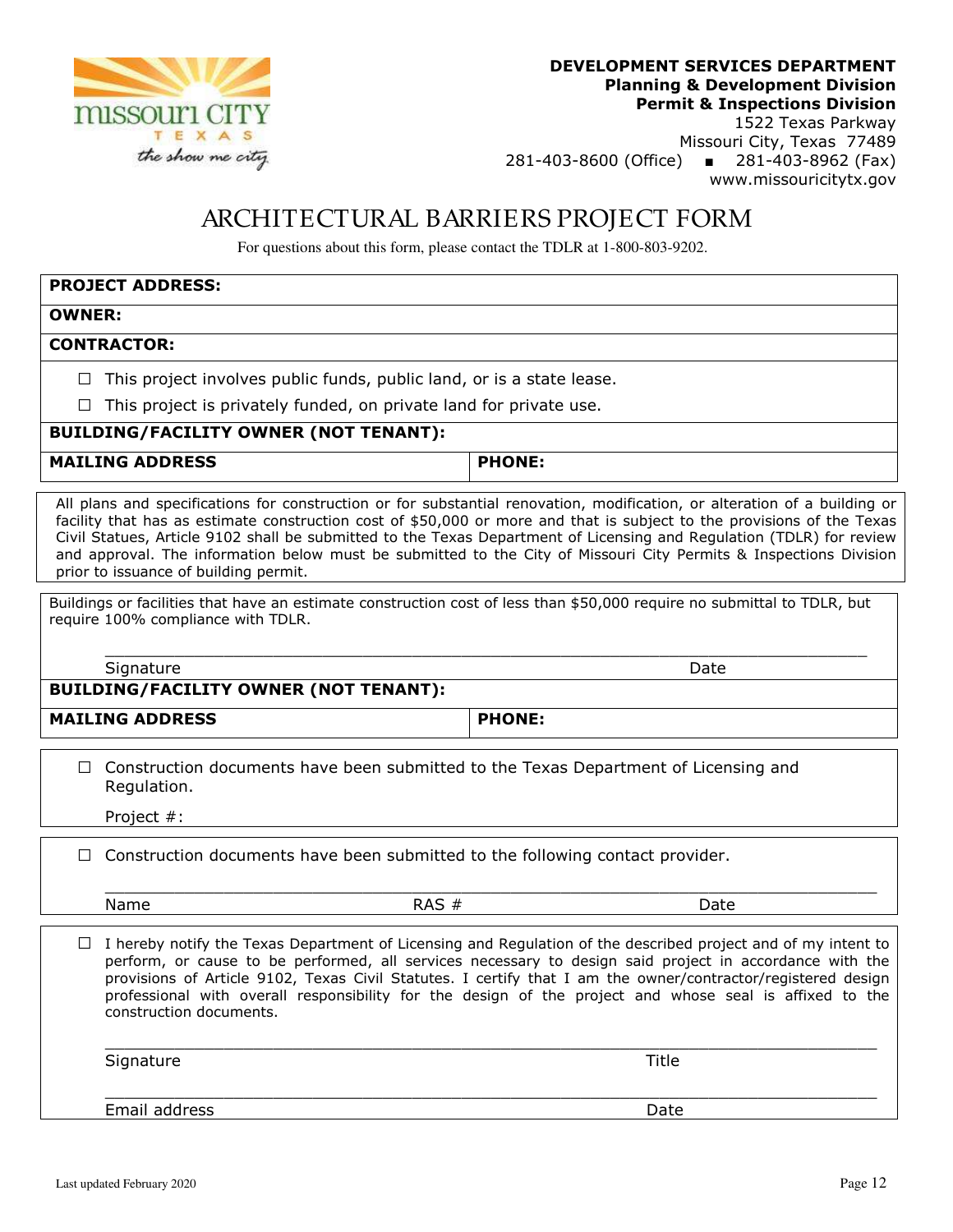

www.missouricitytx.gov

### REQUEST FOR EXTENSION

(Initial Applications Only)

*In accordance with Texas Local Government Code Section 212.009, the city shall approve, approve with conditions, or disapprove a land development application within 30 days after the date the application is filed. This 30-day period may be extended for a period not to exceed 30 days in accordance with subsection 212.009.(b)(b-2).* 

*An applicant may request an extension to the action period as described by submitting a completed request for extension not later than 10 days prior to the absolute review deadline date. See submittal schedule for deadline dates.* 

| <b>1. OCCUPANT NAME:</b>                                                |
|-------------------------------------------------------------------------|
| 2. JOB ADDRESS:                                                         |
| 3. PERMIT APPLICATION NUMBER:                                           |
| 4. DESIGN PROFFESSIONAL NAME (RESPONSIBLE INDIVIDUAL AND COMPANY NAME): |
| 5. EXTENSION PERIOD REQUESTED:                                          |
| <b>6. PURPOSE FOR EXTENSION:</b>                                        |

**If request for extension is approved, the following will be completed by the City of Missouri City:** 

This is to certify that the City of Missouri City, Texas has approved on this date \_\_\_\_\_\_\_\_\_\_\_\_\_\_\_\_\_\_\_\_\_\_ an extension request for \_\_\_\_\_\_\_\_\_\_\_\_\_\_\_\_\_\_\_\_\_\_\_\_\_\_\_\_\_\_ for a period of \_\_\_\_\_\_\_\_ days.

By:

\_\_\_\_\_\_\_\_\_\_\_\_\_\_\_\_\_\_\_\_\_\_\_\_\_\_\_\_\_\_\_\_\_\_\_\_\_\_\_\_\_\_\_\_\_\_\_\_\_\_\_\_\_\_\_ Otis T. Spriggs, Director of Development Services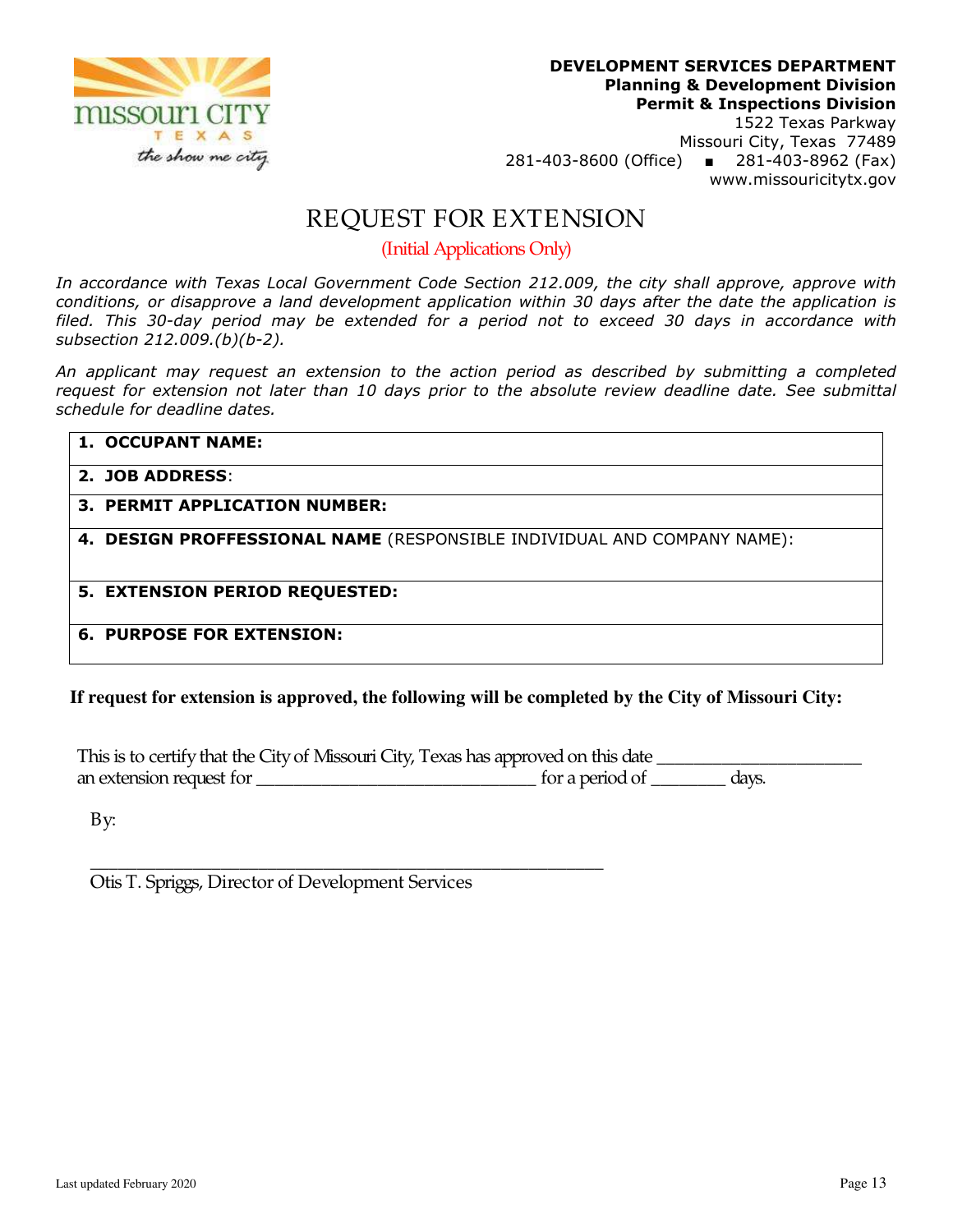

Missouri City, Texas 77489 281-403-8600 (Office) ■ 281-403-8962 (Fax) www.missouricitytx.gov

# SUBMITTAL CHECKLIST

**JOB ADDRESS** (An assigned address is required to process this application. If address is unknown, contact Planning Division at 281-403-8541).

**DESCRIBE TYPE OF WORK YOU ARE PERFORMING** (Must match the permit application)

**City Contact** (To be completed by staff)

**Application Submittal Date** (To be completed by staff)

**Application Status** (To be completed by staff) □ □ □ COMPLETE

**□ INCOMPLETE**

### **Table 1. ALL WORK CLASSES**

|                       | <b>Information/Document Required</b>                    | <b>Print Copies</b>                  | <b>Electronic</b>                     |
|-----------------------|---------------------------------------------------------|--------------------------------------|---------------------------------------|
| <b>Staff Complete</b> | <b>Applicant Complete</b>                               | <b>Required</b>                      | <b>Copy Format</b><br><b>Required</b> |
| П                     | COMPLETED APPLICATION FORM                              | 1 copy                               | .pdf                                  |
| $\Box$                | <b>APPLICATION FEE</b>                                  | N/A                                  | N/A                                   |
| $\Box$                | ADDRESS CONFIRMATION (If<br>applicable)                 | 1 copy                               | .pdf                                  |
| $\Box$                | ARCHITECTURAL BARRIERS<br>PROJECT FORM                  | 1 copy                               | .pdf                                  |
| $\Box$                | MUNICIPAL UTILITY DISTRICT<br>LETTER                    | 1 copy                               | .pdf                                  |
| $\Box$                | <b>BUILDING ENVELOPE THERMAL</b><br><b>CALCULATIONS</b> | 1 copy                               | .pdf                                  |
| П                     | <b>PLAN SHEETS</b>                                      | 2 copies $(24 \times 36)$<br>inches) | .pdf                                  |

| Table 2. SPECIFIC WORK CLASSES (AS NOTED):  |  |                                                                                       |                                                  |                                                                      |                                          |
|---------------------------------------------|--|---------------------------------------------------------------------------------------|--------------------------------------------------|----------------------------------------------------------------------|------------------------------------------|
| <b>Staff Complete</b>                       |  | <b>Information/Document Required</b><br><b>Applicant Complete</b>                     | <b>Print</b><br><b>Copies</b><br><b>Required</b> | <b>Electronic</b><br><b>Copy</b><br><b>Format</b><br><b>Required</b> | <b>Applicable Work</b><br><b>Classes</b> |
|                                             |  | <b>HOA OR POA</b><br><b>COMMENTS OR</b><br>COPY OF<br><b>NOTIFICATION</b><br>ATTACHED | 1 copy                                           | .pdf                                                                 | <b>GROUND UP</b><br>CONSTRUCTION;        |
| CONTINUED ON PAGE 15 (BOTH SHEETS REQUIRED) |  |                                                                                       |                                                  |                                                                      |                                          |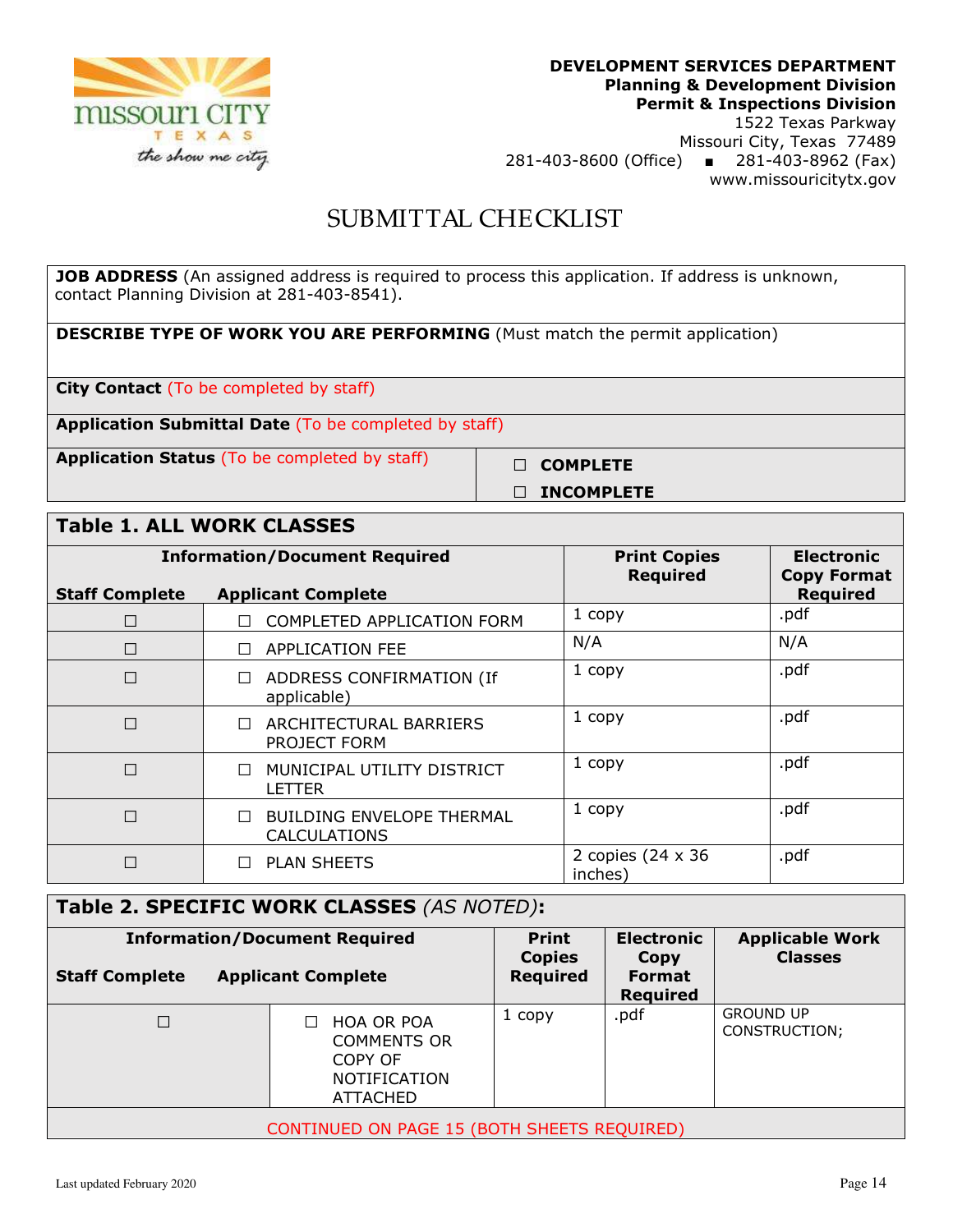#### **DEVELOPMENT SERVICES DEPARTMENT**

**Planning & Development Division** 

**Permit & Inspections Division** 

1522 Texas Parkway Missouri City, Texas 77489

281-403-8600 (Office) ■ 281-403-8962 (Fax) www.missouricitytx.gov

### **Table 2. SPECIFIC WORK CLASSES** *(AS NOTED)***:** (CONTINUED)

| <b>Information/Document Required</b> |                                                                                                                                                                                                                                                                                                          | <b>Print</b>              | <b>Electronic</b>                        | <b>Applicable Work</b>                                                |
|--------------------------------------|----------------------------------------------------------------------------------------------------------------------------------------------------------------------------------------------------------------------------------------------------------------------------------------------------------|---------------------------|------------------------------------------|-----------------------------------------------------------------------|
| <b>Staff Complete</b>                | <b>Applicant Complete</b>                                                                                                                                                                                                                                                                                | <b>Copies</b><br>Required | Copy<br><b>Format</b><br><b>Required</b> | <b>Classes</b>                                                        |
| $\Box$                               | <b>SLAB ELEVATION</b><br>$\Box$<br>Note: Signed and<br>stamped form survey<br>with slab form MSL<br>elevation is required prior<br>to slab inspection. Where<br>construction is in a flood<br>zone: Finished<br>construction elevation<br>certificate required to<br>obtain certificate of<br>occupancy. | 1 copy                    | .pdf                                     | CIVIL ONLY;<br><b>GROUND UP</b><br>CONSTRUCTION;<br>PARKING LOT ONLY; |
| $\Box$                               | <b>DESIGN REVIEW</b><br>П<br>APPLICATION, FEE,<br><b>APPLICABLE</b><br><b>INFORMATION</b>                                                                                                                                                                                                                | 1 copy                    | .pdf                                     | <b>GROUND UP</b><br>CONSTRUCTION;                                     |
| $\Box$                               | <b>DRAINAGE</b><br>$\Box$<br><b>DISTRICT LETTER</b>                                                                                                                                                                                                                                                      | 1 copy                    | .pdf                                     | <b>GROUND UP</b><br><b>CONSTRUCTION;</b>                              |
| $\Box$                               | <b>LEVEE</b><br>$\perp$<br><b>IMPROVEMENT</b><br><b>DISTRICT LETTER</b>                                                                                                                                                                                                                                  | 1 copy                    | .pdf                                     | CIVIL ONLY;<br><b>GROUND UP</b><br>CONSTRUCTION;<br>PARKING LOT ONLY; |
| $\Box$                               | <b>STORMWATER</b><br>$\Box$<br><b>POLLUTION</b><br>PREVENTION PLAN<br>(SWPPP)                                                                                                                                                                                                                            | 1 copy                    | .pdf                                     | CIVIL ONLY;<br><b>GROUND UP</b><br>CONSTRUCTION;<br>PARKING LOT ONLY; |

I hereby certify that the above information is true and correct. All provisions of laws and ordinances governing this type of work will be complied with whether specified herein or not.

\_\_\_\_\_\_\_\_\_\_\_\_\_\_\_\_\_\_\_\_\_\_\_\_\_\_\_\_\_\_\_\_\_\_\_\_\_\_\_\_\_\_\_\_\_\_\_\_\_\_\_\_\_\_\_\_\_\_\_\_\_\_\_\_\_\_\_\_\_\_\_\_\_\_\_\_\_\_\_\_\_\_\_\_\_\_\_\_\_\_\_\_\_\_\_\_\_\_\_\_\_\_\_\_\_\_\_ Applicant Printed Name **Signature** Date **Signature** Date **Date** Date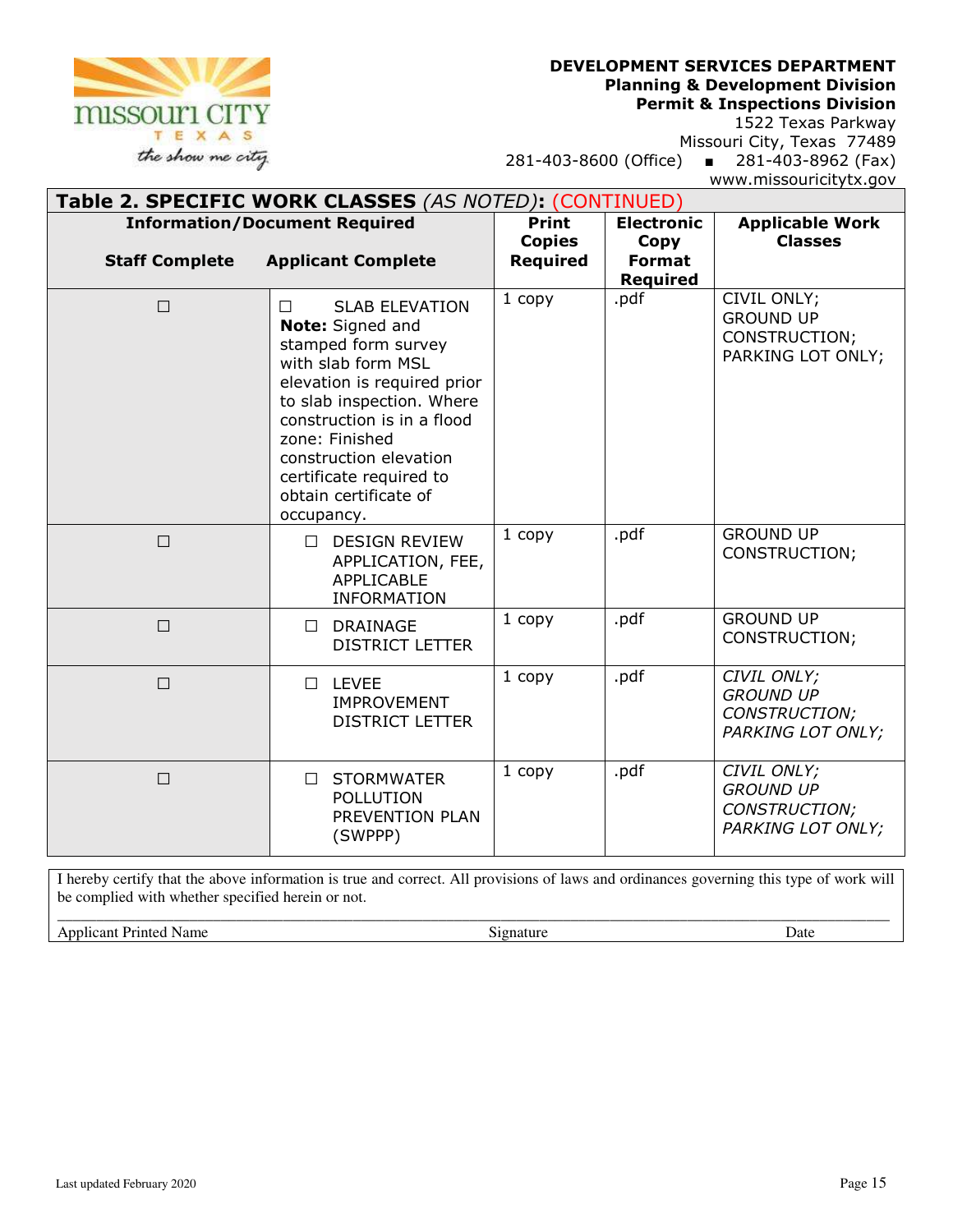

# 281-403-8600 (Office) ■ 281-403-8962 (Fax) www.missouricitytx.gov

### FEE SCHEDULE

#### **DESIGN REVIEW**

| <b>Plan Review</b><br>А.               |                                                |  |
|----------------------------------------|------------------------------------------------|--|
| Item                                   | Fee                                            |  |
| <b>First Building on a site:</b>       |                                                |  |
| \$0.05 x Total Site Square Footage     | Minimum fee: \$500.00; Maximum fee: \$1,500.00 |  |
| Each additional building on a site:    |                                                |  |
| \$0.05 x Total Building Square Footage | Maximum fee: \$200.00                          |  |
| <b>Resubmittal applications:</b>       | \$200.00                                       |  |

### **BUILDING PERMIT**

#### **A. Plan Review**

When the valuation of the proposed construction exceeds \$1,000, a plan is required to be submitted. A plan review fee shall be paid at the time of application submission. Such plan review fee shall be equal to one-half of the required building permit fee. **Such fee is in addition to the Building Permit Fee.**

#### **B. Permit**

| <b>Item</b> (Total Valuation of work) | <b>Fee</b>                                                                    |
|---------------------------------------|-------------------------------------------------------------------------------|
| Less than $$1,000$                    | \$15.00                                                                       |
| \$1,000 to \$49,999.99                | \$15.00 for the first \$1,000.00 plus \$5.00 for                              |
|                                       | each additional thousand or fraction thereof, to<br>and including \$49,999.99 |
| \$50,000 to \$99,999.99               | \$260.00 for the first \$50,000 plus \$4.00 for each                          |
|                                       | additional thousand or fraction thereof, to and<br>including \$99,999.99      |
| \$100,000 to \$499,999.99             | \$460.00 for the first \$100,000 plus \$3.00 for                              |
|                                       | each additional thousand or fraction thereof, to                              |
|                                       | and including \$499,999.99                                                    |
| \$500,000 and up                      | \$1,600.00 for the first \$500,000 plus \$2.00 for                            |
|                                       | each additional thousand or fraction thereof                                  |

#### **C. Moving Fee**

For the moving of any building or structure \$100.00

#### **D. Demolition Fee:**

For the demolition of any building or structure

| 0 to less than 100,000 cubic feet | \$50.00                 |
|-----------------------------------|-------------------------|
| 100,000 cubic feet and over       | \$0.50/1,000 cubic feet |

Fees continued on following page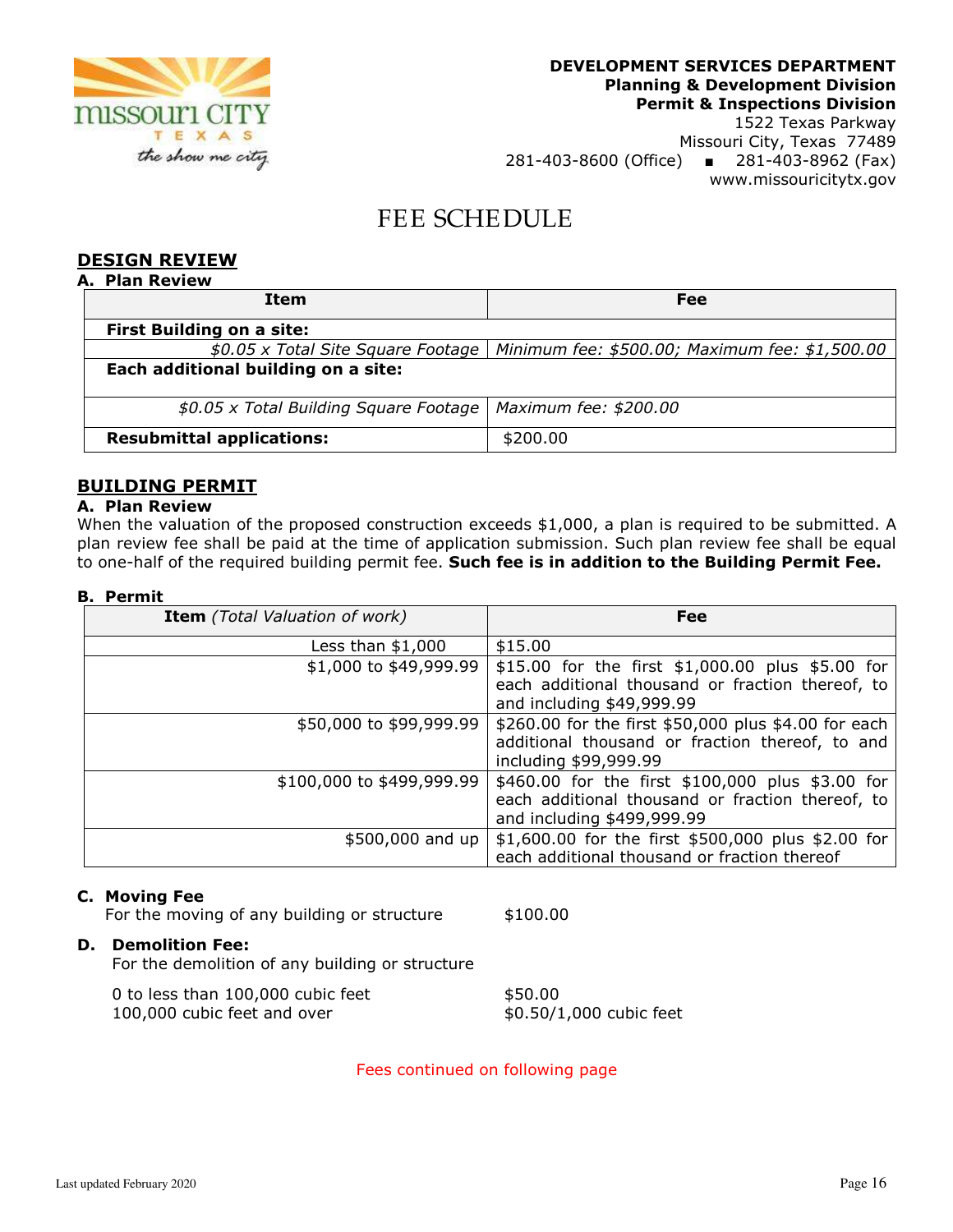

1522 Texas Parkway Missouri City, Texas 77489 281-403-8600 (Office) ■ 281-403-8962 (Fax) www.missouricitytx.gov

### FEE SCHEDULE (CONTINUED)

#### **EXPEDITED REVIEW**

Expedited reviews are only available if applicable fees are provided below.

- **□Zoning Compliance** Forthcoming
- **□Infrastructure Design Manual** Forthcoming

**□International Building Code** – Forthcoming

#### **□International Fire Code:**

| Item                                                             | Fee                                                 |  |  |
|------------------------------------------------------------------|-----------------------------------------------------|--|--|
| <b>Automatic Fire Extinguishing Systems (subsection 105.7.1)</b> |                                                     |  |  |
| Fire sprinkler system installation                               |                                                     |  |  |
| $1st$ 10,000 square feet                                         | \$150.00 (Base fee)                                 |  |  |
| Each additional 10,000 square feet                               | Base fee + $$75.00$ (per 10,000 square feet)        |  |  |
| Remove, add, or relocate over 25 sprinkler                       | \$75.00                                             |  |  |
| heads                                                            |                                                     |  |  |
| Specialty systems including dry systems, foam                    | Base fee $+$ (additional fee, if applicable)<br>$+$ |  |  |
| systems, or anti-freeze systems                                  | \$150.00                                            |  |  |
| Fire Alarm and Detection Systems (subsection 105.7.4)            |                                                     |  |  |
| Fire alarm system installation                                   |                                                     |  |  |
| $1st$ 20,000 square feet                                         | \$100.00 (Base fee)                                 |  |  |
| Each additional 20,000 square feet                               | Base fee + $$75.00$ (per 20,000 square feet)        |  |  |
| Fire Pumps (subsection 105.7.5)                                  | \$150.00                                            |  |  |
| <b>Smoke Control or Smoke Exhaust</b>                            | \$100.00                                            |  |  |
| (subsection 105.7.12)                                            |                                                     |  |  |
| <b>Standpipe Systems (subsection 105.7.14)</b>                   |                                                     |  |  |
| Per 2 connections                                                | \$100.00                                            |  |  |
| <b>Underground Private Fire Mains (subsection</b>                | \$150.00                                            |  |  |
| 105.7.16)                                                        |                                                     |  |  |
| <b>Transport/Courier</b>                                         | $$105.00$ (estimated - to be determined at the      |  |  |
|                                                                  | time of request)                                    |  |  |

#### **PENALTIES**

Where work for which a permit is required by an adopted city code is started or proceeded prior to obtaining a permit, the fees herein specified shall be doubled, but the payment of such double fees shall not relieve any persons from fully complying with the requirements of any adopted code in the execution of the work nor from any other penalties prescribed.